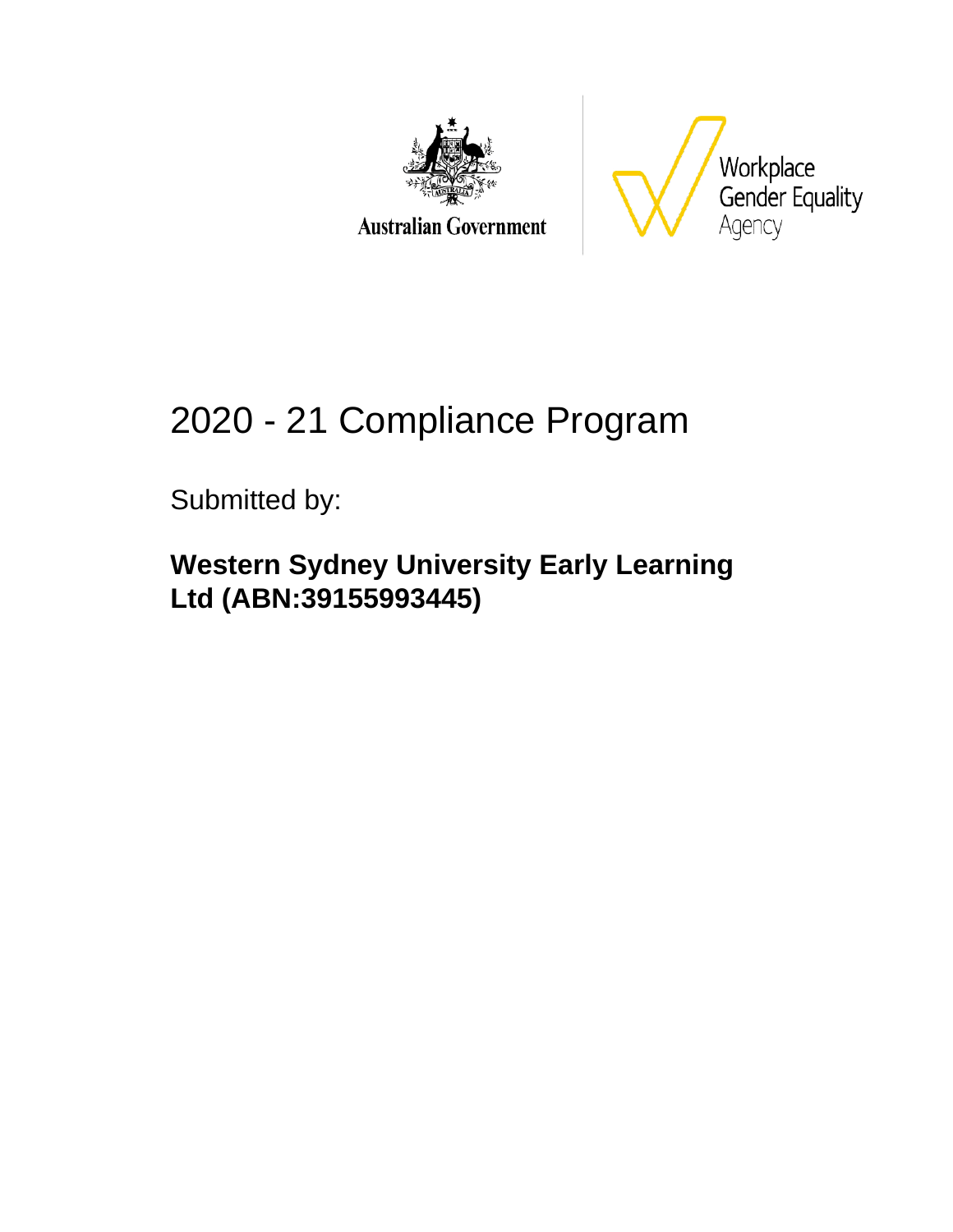## #Workplace overview

### **Policies and strategies**

1: Do you have a formal policy and/or formal strategy in place that specifically supports gender equality in the following areas?

| Recruitment                                                            | Yes(Select all that apply)  |
|------------------------------------------------------------------------|-----------------------------|
| $$ Yes                                                                 | Policy                      |
| Retention                                                              | Yes(Select all that apply)  |
| $$ Yes                                                                 | Policy                      |
| Performance management processes                                       | Yes (Select all that apply) |
| $$ Yes                                                                 | Policy<br>Strategy          |
| Promotions                                                             | Yes (Select all that apply) |
| $$ Yes                                                                 | Policy                      |
| Talent identification/identification of high<br>potentials             | Yes(Select all that apply)  |
| $$ Yes                                                                 | Policy                      |
| Succession planning                                                    | Yes(Select all that apply)  |
| $$ Yes                                                                 | Policy                      |
| Training and development                                               | Yes(Select all that apply)  |
| $$ Yes                                                                 | Policy<br><b>Strategy</b>   |
| Key performance indicators for managers<br>relating to gender equality | Yes(Select all that apply)  |
| $$ Yes                                                                 | Policy                      |
|                                                                        |                             |

2: Do you have formal policy and/or formal strategy in place that support gender equality overall? Yes(Select all that apply)

…Yes Policy

3: If your organisation would like to provide additional information relating to your gender equality policies and strategies, please do so below.

| <b>Governing bodies</b>                             |                                                                                 |  |
|-----------------------------------------------------|---------------------------------------------------------------------------------|--|
| <b>Western Sydney University Early Learning Ltd</b> |                                                                                 |  |
| 1: Does this organisation have a governing<br>body? | Yes (Provide further details on the governing<br>body(ies) and its composition) |  |
| 1.1: What is the name of your governing body?       | Western Sydney University Early Learning LTD<br><b>Board</b>                    |  |
| 1.2: What type of governing body does this          |                                                                                 |  |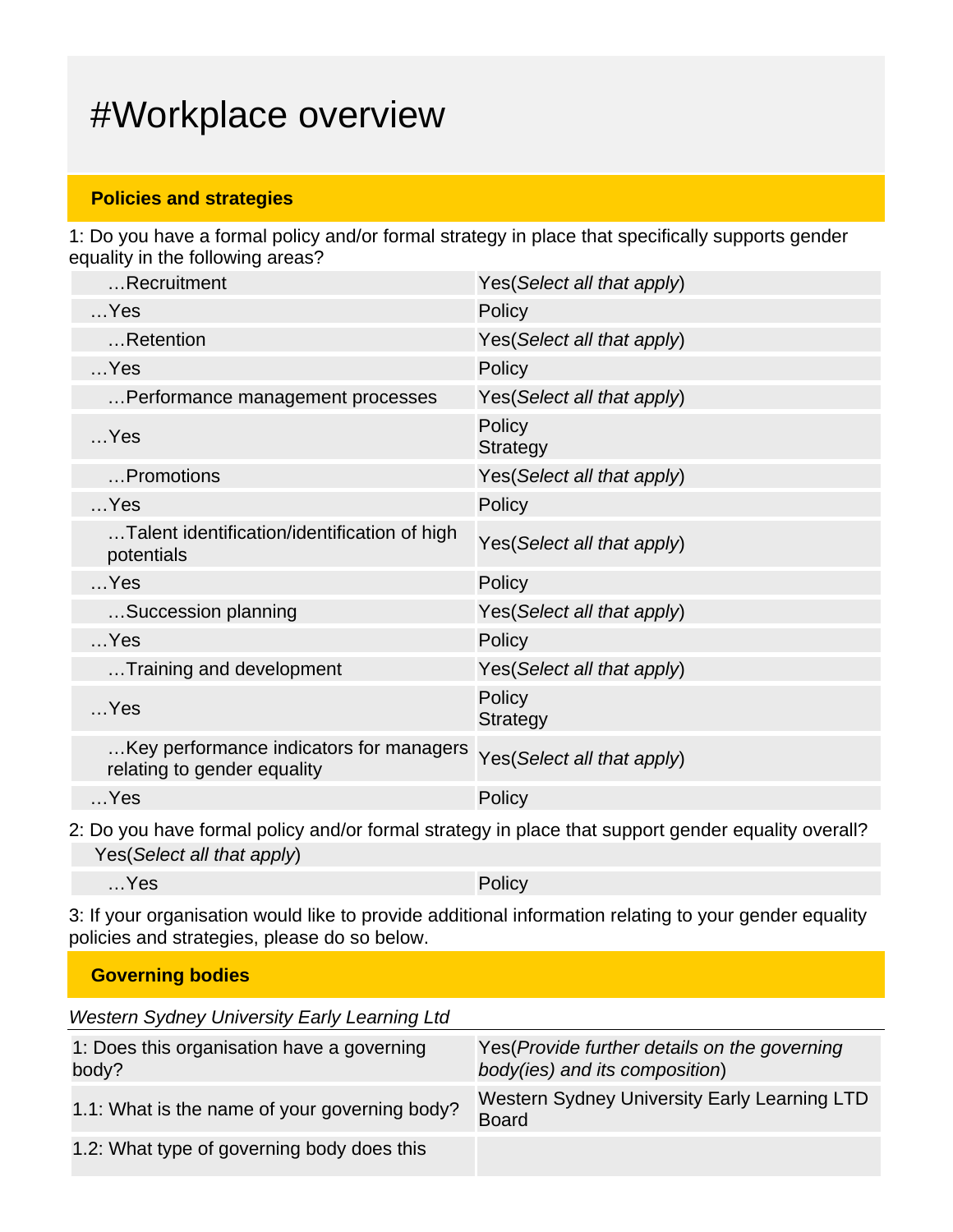| organisation have?                                                                                                                | <b>Board of directors</b>            |
|-----------------------------------------------------------------------------------------------------------------------------------|--------------------------------------|
| 1.3: How many members are on the governing<br>body and who holds the predominant Chair<br>position?                               |                                      |
| Chairs                                                                                                                            |                                      |
| $F$ emale $(F)$                                                                                                                   | $\mathbf{1}$                         |
| $$ Male $(M)$                                                                                                                     | $\overline{0}$                       |
| $$ Gender X                                                                                                                       | $\overline{0}$                       |
| Members                                                                                                                           |                                      |
| $F$ emale $(F)$                                                                                                                   | 5                                    |
| $$ Male $(M)$                                                                                                                     | 1                                    |
| $$ Gender X                                                                                                                       | $\overline{0}$                       |
| 1.4: Do you have a formal selection policy<br>and/or formal selection strategy for this<br>organisation's governing body members? | $No(Select \textit{all} that apply)$ |
| 1.5: Has a target been set to increase the<br>representation of women on this governing<br>body?                                  | $No(Select \textit{all} that apply)$ |

2: If your organisation would like to provide additional information relating to governing bodies and gender equality in your workplace, do so below.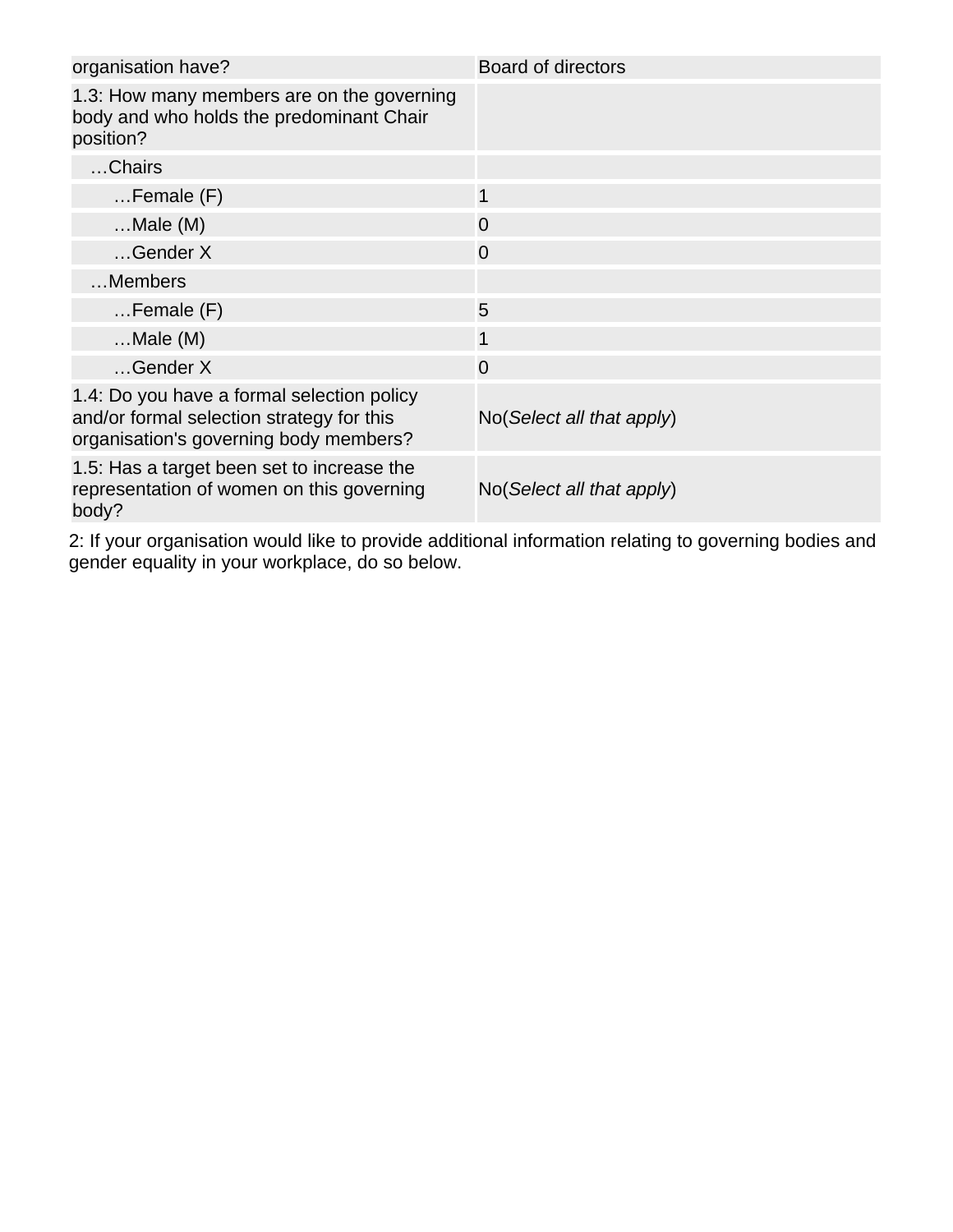# #Action on gender equality

#### **Gender pay gaps**

1: Do you have a formal policy and/or formal strategy on remuneration generally? Yes(Select all that apply)

| $$ Yes                                                                                                                         | Policy<br><b>Strategy</b>                                    |
|--------------------------------------------------------------------------------------------------------------------------------|--------------------------------------------------------------|
| 1.1: Are specific pay equity objectives<br>included in your formal policy and/or formal No(Select all that apply)<br>strategy? |                                                              |
| $$ No                                                                                                                          | Salaries set by awards/industrial or workplace<br>agreements |

2: Did your organisation receive JobKeeper payments?

| Yes       |
|-----------|
|           |
| Yes       |
| Yes       |
| Yes       |
| <b>No</b> |
| <b>No</b> |
| <b>No</b> |
| <b>No</b> |
| <b>No</b> |
| <b>No</b> |
| <b>No</b> |
| <b>No</b> |
|           |

3: What was the snapshot date used for your Workplace Profile?

18-Mar-2021

4: If your organisation would like to provide additional information relating to gender pay gaps in your workplace, please do so below.

#### **Employer action on pay equity**

1: Have you analysed your payroll to determine if there are any remuneration gaps between women and men (e.g. conducted a gender pay gap analysis)?

Yes(Provide further details on the most recent gender remuneration gap analysis that was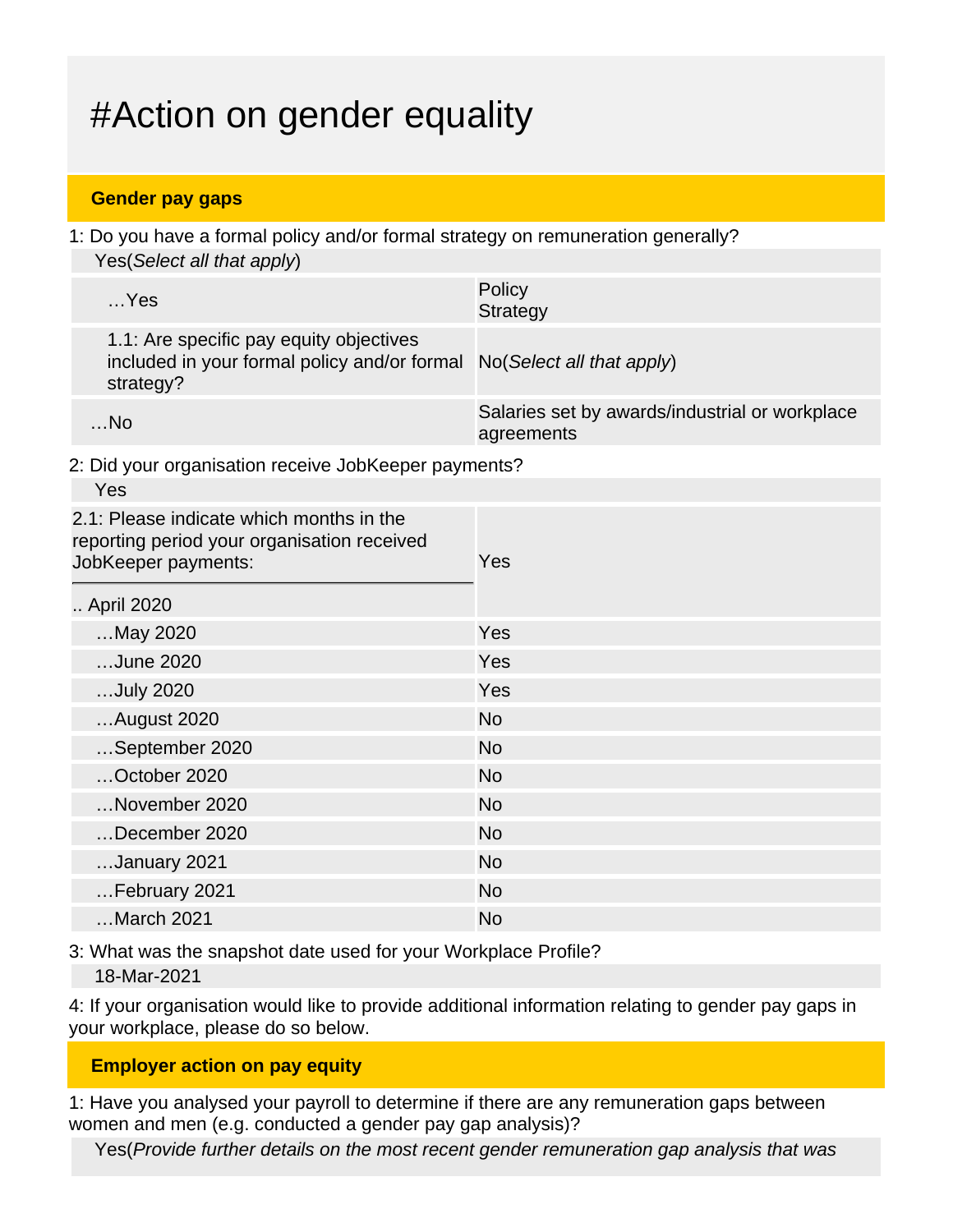| undertaken.)                                                                           |                                                 |
|----------------------------------------------------------------------------------------|-------------------------------------------------|
| 1.1: When was the most recent gender<br>remuneration gap analysis undertaken?          | Within the last 12 months                       |
| 1.2: Did you take any actions as a result of<br>your gender remuneration gap analysis? | $No(Select \textit{all} that apply)$            |
| No                                                                                     | No unexplained or unjustifiable gaps identified |

2: If your organisation would like to provide additional information relating to employer action on pay equity in your workplace, please do so below.

| <b>Employee consultation</b>                                                                 |
|----------------------------------------------------------------------------------------------|
| 1: Have you consulted with employees on issues concerning gender equality in your workplace? |
| Yes (Provide further details on the employee consultation process.)                          |

| 1.1: How did you consult employees? | Consultative committee or group |
|-------------------------------------|---------------------------------|
| 1.2: Who did you consult?           | Management                      |

2: If your organisation would like to provide additional information relating to employee consultation on gender equality in your workplace, please do so below.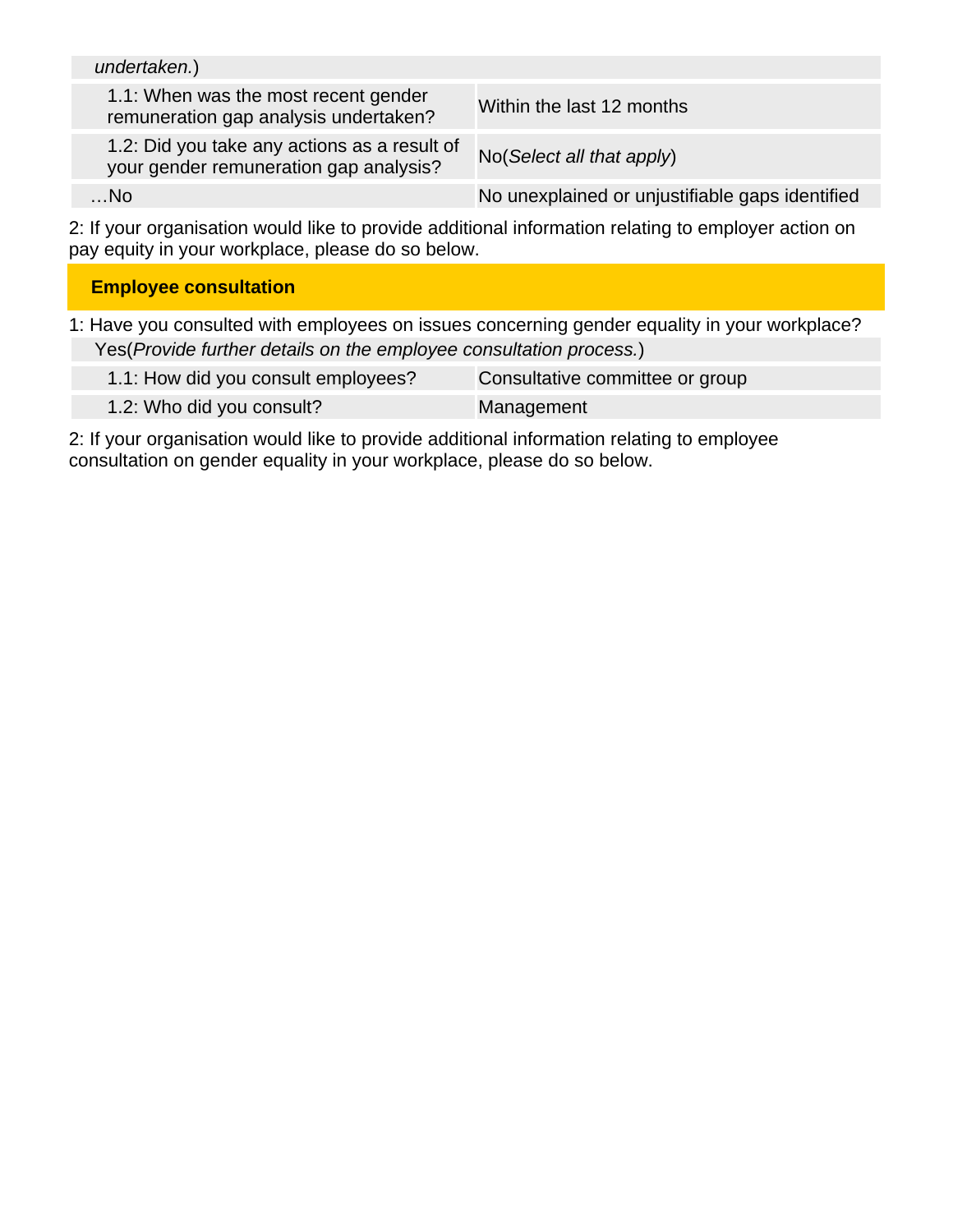# #Employee work/life balance

### **Flexible working**

1: Do you have a formal policy and/or formal strategy on flexible working arrangements? Yes(Select all that apply)

| $$ Yes                                                                                          | Policy<br><b>Strategy</b>                                                                                                                                                                                                                                |
|-------------------------------------------------------------------------------------------------|----------------------------------------------------------------------------------------------------------------------------------------------------------------------------------------------------------------------------------------------------------|
| A business case for flexibility has been<br>established and endorsed at the leadership<br>level | No(Select all that apply)                                                                                                                                                                                                                                |
| Leaders are visible role models of flexible<br>working                                          | Yes                                                                                                                                                                                                                                                      |
| Flexible working is promoted throughout<br>the organisation                                     | Yes                                                                                                                                                                                                                                                      |
| Targets have been set for engagement in<br>flexible work                                        | No(Select all that apply)                                                                                                                                                                                                                                |
| $$ No                                                                                           | Other (provide details)                                                                                                                                                                                                                                  |
| Other (provide details)                                                                         | given the nature of the business and the<br>legislated requirements to ensure child to staff<br>ratio are maintained case by case of flexible<br>arrangement requests are reviewed and<br>considered with the priority to be as flexible as<br>we can be |
| Targets have been set for men's<br>engagement in flexible work                                  | No(Select all that apply)                                                                                                                                                                                                                                |
| $$ No                                                                                           | Other (provide details)                                                                                                                                                                                                                                  |
| Other (provide details)                                                                         | as above                                                                                                                                                                                                                                                 |
| Leaders are held accountable for improving Yes<br>workplace flexibility                         |                                                                                                                                                                                                                                                          |
| Manager training on flexible working is<br>provided throughout the organisation                 | No(Select all that apply)                                                                                                                                                                                                                                |
| $$ No                                                                                           | Other (provide details)                                                                                                                                                                                                                                  |
| Currently under development                                                                     |                                                                                                                                                                                                                                                          |
| Other (provide details)                                                                         | no formal training however all managers are<br>aware of our commitment to providing flexible<br>work places and clearly outlined in the<br>enterprise agreement                                                                                          |
| Employee training is provided throughout<br>the organisation                                    | No(Select all that apply)                                                                                                                                                                                                                                |
| $$ No                                                                                           | Other (provide details)                                                                                                                                                                                                                                  |
|                                                                                                 | no formal training however all employees are                                                                                                                                                                                                             |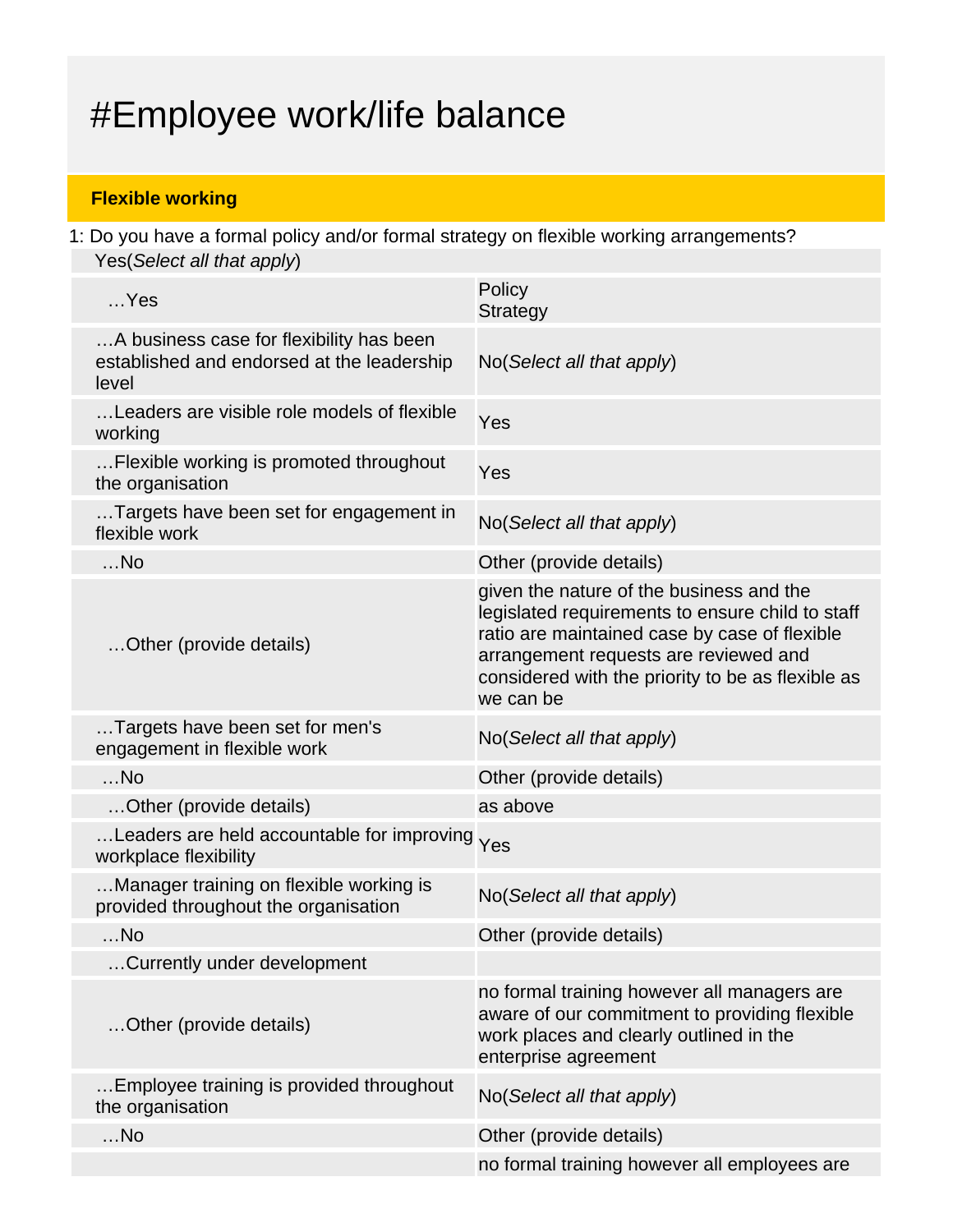|  | Other (provide details)                                                                                          | aware of our commitment to providing flexible<br>work places and their rights and is clearly<br>outlined in the enterprise agreement                                                                                                                 |
|--|------------------------------------------------------------------------------------------------------------------|------------------------------------------------------------------------------------------------------------------------------------------------------------------------------------------------------------------------------------------------------|
|  | Team-based training is provided<br>throughout the organisation                                                   | No(Select all that apply)                                                                                                                                                                                                                            |
|  | Employees are surveyed on whether they<br>have sufficient flexibility                                            | No(Select all that apply)                                                                                                                                                                                                                            |
|  | The organisation's approach to flexibility is<br>integrated into client conversations                            | No(Select all that apply)                                                                                                                                                                                                                            |
|  | The impact of flexibility is evaluated (e.g.<br>reduced absenteeism, increased employee<br>engagement)           | Yes                                                                                                                                                                                                                                                  |
|  | Metrics on the use of, and/or the impact of,<br>flexibility measures are reported to key<br>management personnel | No(Select all that apply)                                                                                                                                                                                                                            |
|  | Metrics on the use of, and/or the impact of,<br>flexibility measures are reported to the<br>governing body       | No(Select all that apply)                                                                                                                                                                                                                            |
|  | Other (provide details)                                                                                          | <b>No</b>                                                                                                                                                                                                                                            |
|  | 2: Do you offer any of the following flexible working options to MANAGERS in your workplace?                     |                                                                                                                                                                                                                                                      |
|  | Flexible hours of work                                                                                           | Yes(Select one option only)                                                                                                                                                                                                                          |
|  | $$ Yes                                                                                                           | SAME options for women and men(Select all<br>that apply)                                                                                                                                                                                             |
|  | SAME options for women and men                                                                                   | Informal options are available<br>Formal options are available                                                                                                                                                                                       |
|  | Compressed working weeks                                                                                         | Yes(Select one option only)                                                                                                                                                                                                                          |
|  | $$ Yes                                                                                                           | SAME options for women and men(Select all<br>that apply)                                                                                                                                                                                             |
|  | SAME options for women and men                                                                                   | Formal options are available<br>Informal options are available                                                                                                                                                                                       |
|  | Time-in-lieu                                                                                                     | Yes(Select one option only)                                                                                                                                                                                                                          |
|  | $$ Yes                                                                                                           | SAME options for women and men(Select all<br>that apply)                                                                                                                                                                                             |
|  | SAME options for women and men                                                                                   | Formal options are available                                                                                                                                                                                                                         |
|  | Telecommuting (e.g. working from home)                                                                           | No(You may specify why the above option is not<br>available to your employees.)                                                                                                                                                                      |
|  | $$ No                                                                                                            | Other (provide details)                                                                                                                                                                                                                              |
|  | Other (provide details)                                                                                          | Child Care - overwhelming majority of staff<br>required in services to care and educate<br>children as a legislative requirement and can not<br>work from home. management and<br>administration requests to work from home are<br>always considered |
|  | Part-time work                                                                                                   | Yes(Select one option only)                                                                                                                                                                                                                          |
|  |                                                                                                                  |                                                                                                                                                                                                                                                      |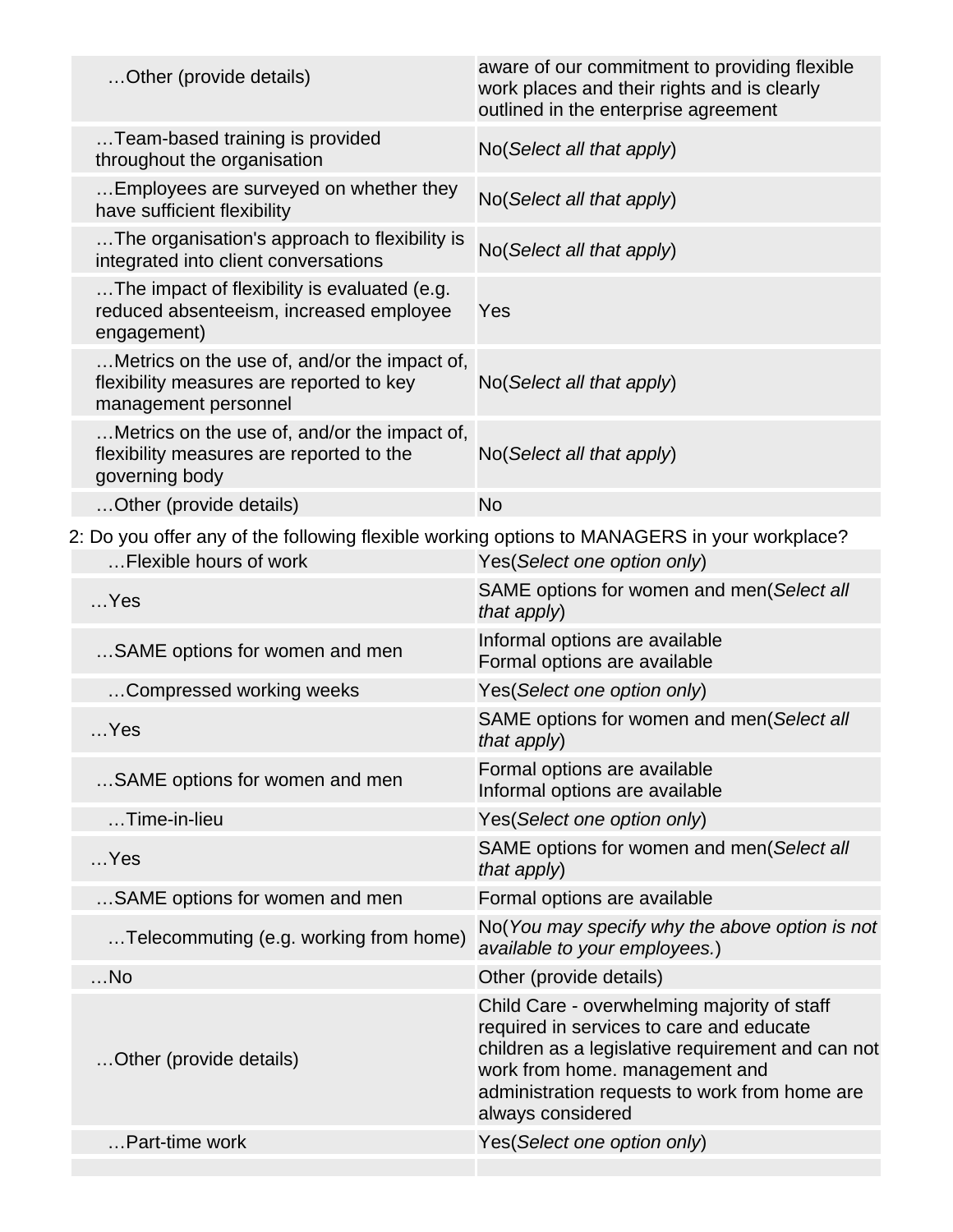| $$ Yes                         | SAME options for women and men(Select all<br>that apply)                        |
|--------------------------------|---------------------------------------------------------------------------------|
| SAME options for women and men | Formal options are available<br>Informal options are available                  |
| Job sharing                    | Yes(Select one option only)                                                     |
| $$ Yes                         | SAME options for women and men(Select all<br>that apply)                        |
| SAME options for women and men | Formal options are available                                                    |
| Carer's leave                  | Yes(Select one option only)                                                     |
| $$ Yes                         | SAME options for women and men(Select all<br>that apply)                        |
| SAME options for women and men | Formal options are available                                                    |
| Purchased leave                | No(You may specify why the above option is not<br>available to your employees.) |
| Unpaid leave                   | Yes(Select one option only)                                                     |
| $$ Yes                         | SAME options for women and men(Select all<br>that apply)                        |
| SAME options for women and men | Formal options are available                                                    |

3: Are your flexible working arrangement options for NON-MANAGERS the same as the options for managers above?

Yes

4: Were managers in your organisation allowed to make INFORMAL flexible working arrangements with their team members in response to the COVID-19 pandemic?

Yes, ALL managers

5: Did you see an increase, overall, in the approval of FORMAL flexible working arrangements for your workforce compared to pre-COVID-19?

No

6: If your organisation would like to provide additional information relating to flexible working and gender equality in your workplace, please do so below.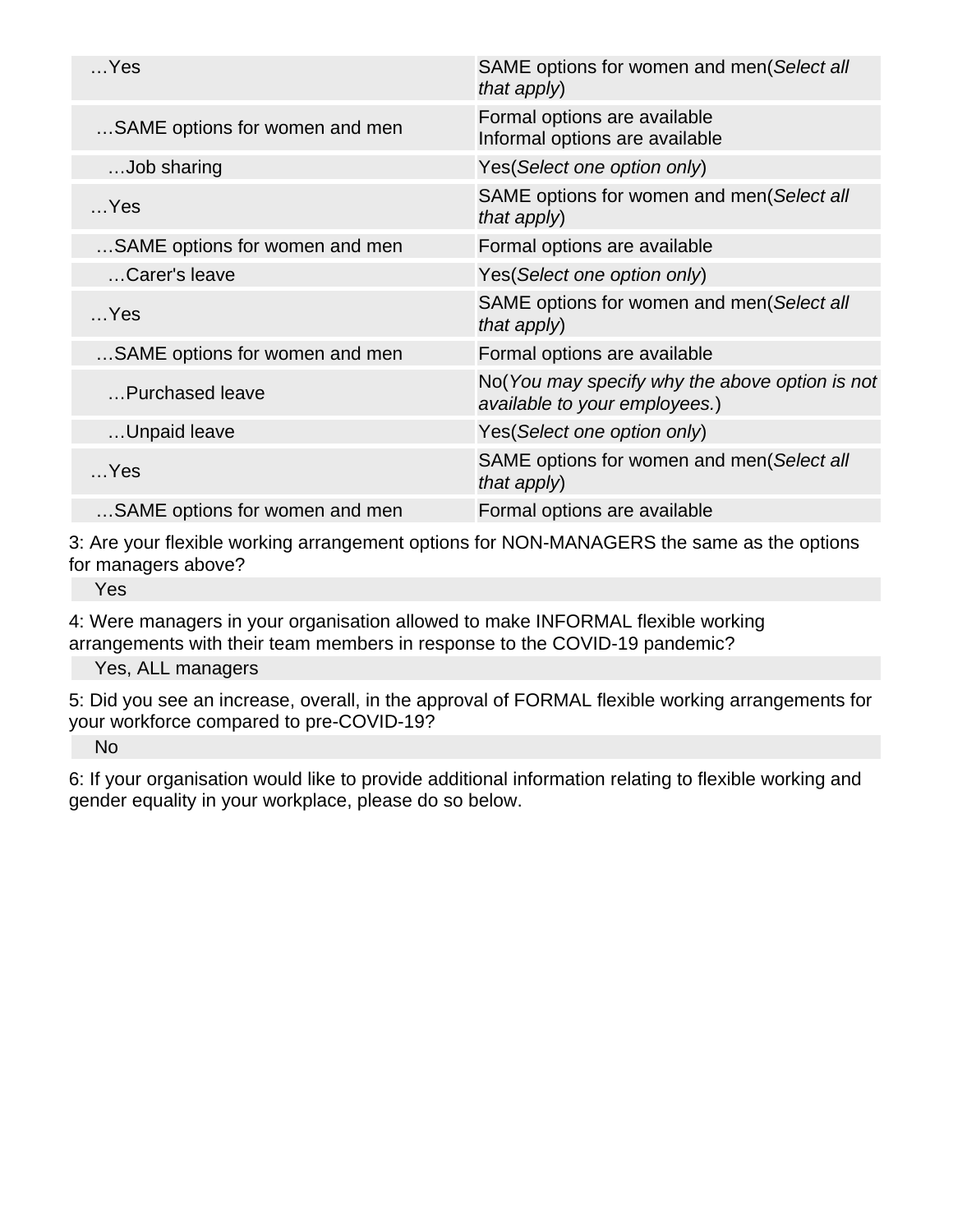# #Employee support

### **Paid parental leave**

1: Do you provide employer funded paid parental leave regardless of carer's status (i.e. primary/secondary) in addition to any government funded parental leave scheme?

Yes, we offer employer funded parental leave (using the primary/secondary carer definition)

| 1.1: Do you provide employer funded paid<br>parental leave for primary carers in addition<br>to any government funded parental leave<br>scheme?   | Yes (Please indicate how employer funded paid<br>parental leave is provided to the primary carers.)     |
|---------------------------------------------------------------------------------------------------------------------------------------------------|---------------------------------------------------------------------------------------------------------|
| 1.1.a: Please indicate whether your<br>employer-funded paid parental leave for<br>primary carers is available to:                                 | All, regardless of gender                                                                               |
| 1.1.b: Please indicate whether your<br>employer-funded paid parental leave for<br>primary carers covers:                                          | <b>Birth</b><br>Adoption<br>Surrogacy<br><b>Stillbirth</b>                                              |
| 1.1.c: How do you pay employer funded<br>paid parental leave to primary carers?                                                                   | As a lump sum payment                                                                                   |
| 1.1.d: Do you pay superannuation<br>contribution to your primary carers while<br>they are on parental leave?                                      | Yes, on employer funded parental leave                                                                  |
| 1.1.e: How many weeks (minimum) of<br>employer funded paid parental leave for<br>primary carers is provided?                                      | 6                                                                                                       |
| 1.1.f: What proportion of your total<br>workforce has access to employer funded<br>paid parental leave for primary carers,<br>including casuals?  | 81-90%                                                                                                  |
| 1.2: Do you provide employer funded paid<br>parental leave for secondary carers in<br>addition to any government funded parental<br>leave scheme? | Yes(Please indicate how employer funded paid<br>parental leave is provided to the secondary<br>carers.) |
| 1.2.a: Please indicate whether your<br>employer-funded paid parental leave for<br>secondary carers is available to:                               | All, regardless of gender                                                                               |
| 1.2.b: Please indicate whether your<br>employer-funded paid parental leave for<br>secondary carers covers:                                        | <b>Birth</b><br>Adoption<br>Surrogacy<br><b>Stillbirth</b>                                              |
| 1.2.c: How do you pay employer funded<br>paid parental leave to secondary carers?                                                                 | Paying the employee's full salary                                                                       |
|                                                                                                                                                   |                                                                                                         |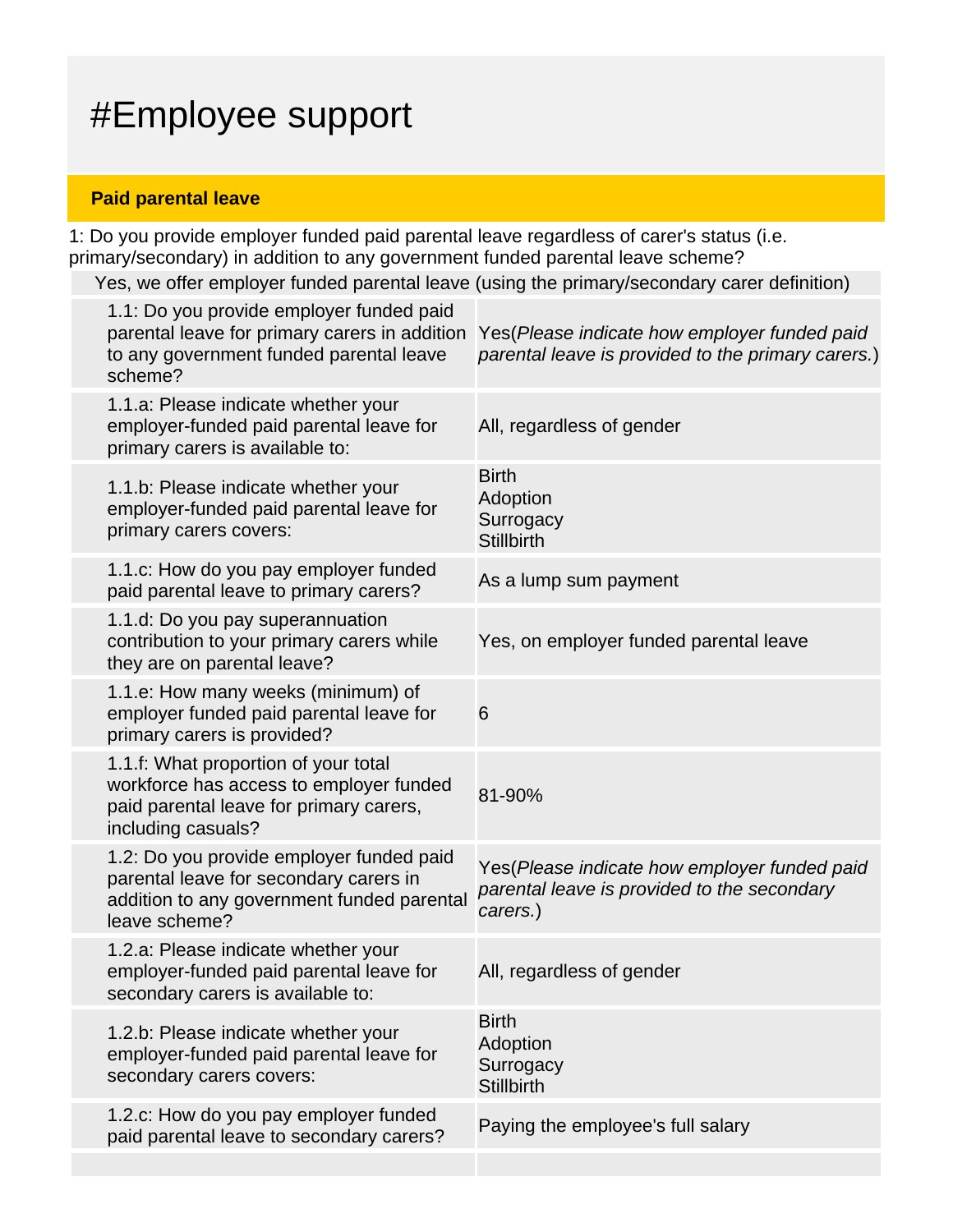| 1.2.d: Do you pay superannuation<br>contribution to your secondary carers while<br>they are on parental leave?                                     | Yes, on employer funded parental leave |
|----------------------------------------------------------------------------------------------------------------------------------------------------|----------------------------------------|
| 1.2.e: How many weeks (minimum) of<br>employer funded paid parental leave for<br>secondary carers is provided?                                     |                                        |
| 1.2.f: What proportion of your total<br>workforce has access to employer funded<br>paid parental leave for secondary carers,<br>including casuals? | 80-90%                                 |

2: If your organisation would like to provide additional information relating to paid parental leave and gender equality in your workplace, please do so below.

paid parental leave increases on a sliding scale in relation to continuations service up to 10 weeks

#### **Support for carers**

1: Do you have a formal policy and/or formal strategy to support employees with family or caring responsibilities?

Yes(Select all that apply)

| $$ Yes | Policy   |
|--------|----------|
|        | Strategy |

2: Do you offer any of the following support mechanisms for employees with family or caring responsibilities?

| Employer subsidised childcare                                                                    | Yes (Please indicate the availability of this<br>support mechanism.)                        |
|--------------------------------------------------------------------------------------------------|---------------------------------------------------------------------------------------------|
| $$ Yes                                                                                           | Available at ALL worksites                                                                  |
| On-site childcare                                                                                | Yes(Please indicate the availability of this<br>support mechanism.)                         |
| $\sim$ Yes                                                                                       | Available at ALL worksites                                                                  |
| Breastfeeding facilities                                                                         | Yes(Please indicate the availability of this<br>support mechanism.)                         |
| $$ Yes                                                                                           | Available at ALL worksites                                                                  |
| Childcare referral services                                                                      | Yes(Please indicate the availability of this<br>support mechanism.)                         |
| $$ Yes                                                                                           | Available at ALL worksites                                                                  |
| Internal support networks for parents                                                            | Yes (Please indicate the availability of this<br>support mechanism.)                        |
| $$ Yes                                                                                           | Available at ALL worksites                                                                  |
| Return to work bonus (only select if this<br>bonus is not the balance of paid parental<br>leave) | No(You may specify why the above support<br>mechanism is not available to your employees.)  |
| Information packs for new parents and/or<br>those with elder care responsibilities               | No (You may specify why the above support<br>mechanism is not available to your employees.) |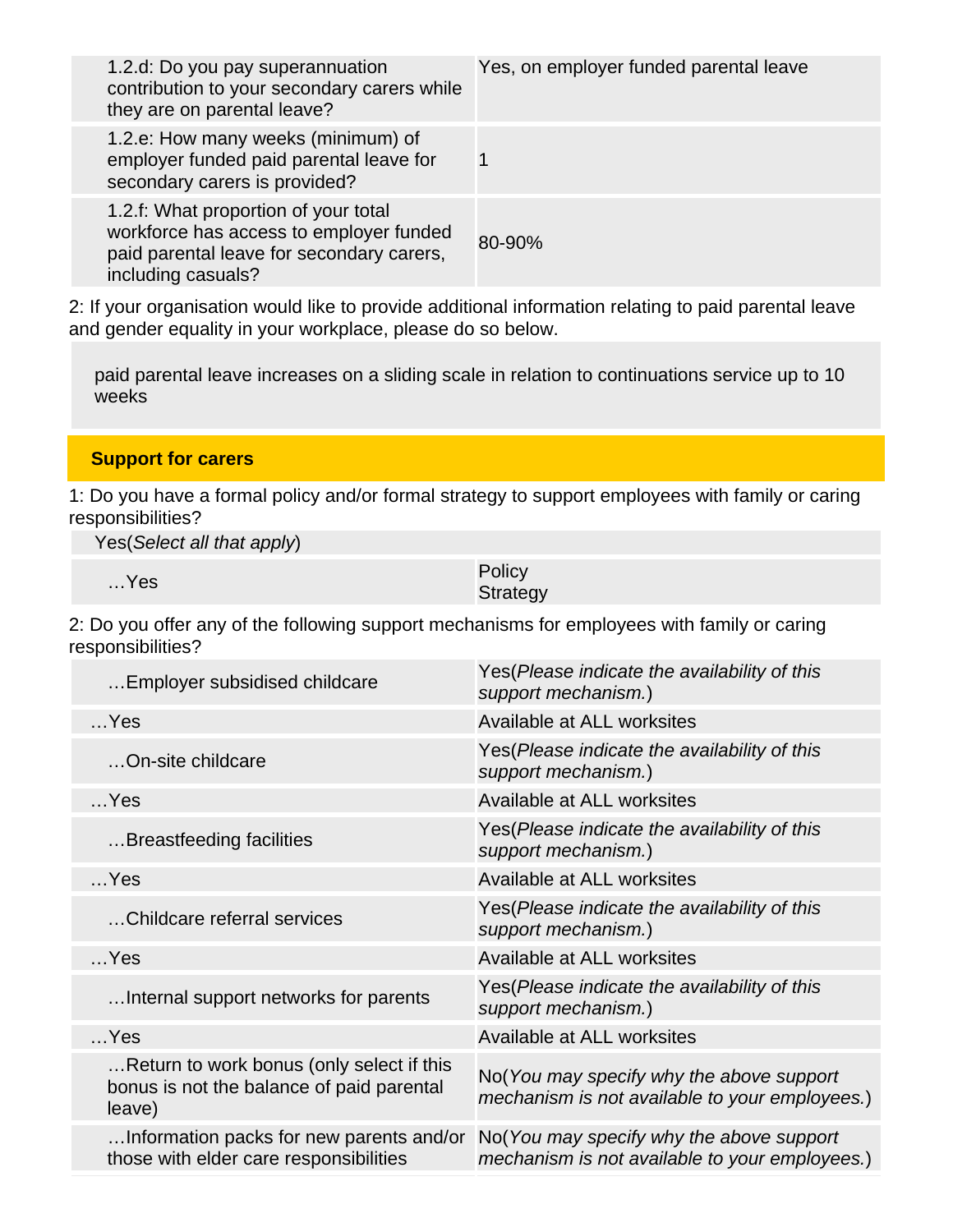| $$ No                                                                                | Currently under development (Select the<br>estimated completion date.)                     |
|--------------------------------------------------------------------------------------|--------------------------------------------------------------------------------------------|
| Currently under development                                                          | 1-Jul-2022                                                                                 |
| Referral services to support employees<br>with family and/or caring responsibilities | Yes (Please indicate the availability of this<br>support mechanism.)                       |
| $$ Yes                                                                               | Available at ALL worksites                                                                 |
| Targeted communication mechanisms<br>(e.g. intranet/forums)                          | No(You may specify why the above support<br>mechanism is not available to your employees.) |
| Support in securing school holiday care                                              | No(You may specify why the above support<br>mechanism is not available to your employees.) |
| Coaching for employees on returning to<br>work from parental leave                   | Yes (Please indicate the availability of this<br>support mechanism.)                       |
| Parenting workshops targeting mothers                                                | Yes (Please indicate the availability of this<br>support mechanism.)                       |
| Parenting workshops targeting fathers                                                | Yes(Please indicate the availability of this<br>support mechanism.)                        |
| Other (provide details)                                                              | <b>No</b>                                                                                  |

3: If your organisation would like to provide additional information relating to support for carers in your workplace, please do so below.

#### **Sex-based harassment and discrimination**

1: Do you have a formal policy and/or formal strategy on sex-based harassment and discrimination prevention?

| Yes (Select all that apply)                                                                                                                       |        |
|---------------------------------------------------------------------------------------------------------------------------------------------------|--------|
| $$ Yes                                                                                                                                            | Policy |
| 1.1: Do you provide a grievance process in<br>any sex-based harasssment and<br>discrimination prevention formal policy<br>and/or formal strategy? | Yes    |

2: Do you provide training on sex-based harassment and discrimination prevention to the following groups?

| All managers  | Yes (Please indicate how often is this training<br>provided (select all that apply):) |
|---------------|---------------------------------------------------------------------------------------|
| $$ Yes        | At induction<br>Every one-to-two years                                                |
| All employees | Yes (Please indicate how often is this training<br>provided (select all that apply):) |
| Yes           | At induction<br>Every one-to-two years                                                |

3: If your organisation would like to provide additional information relating to sex-based harassment and discrimination, please do so below.

**Family or domestic violence**